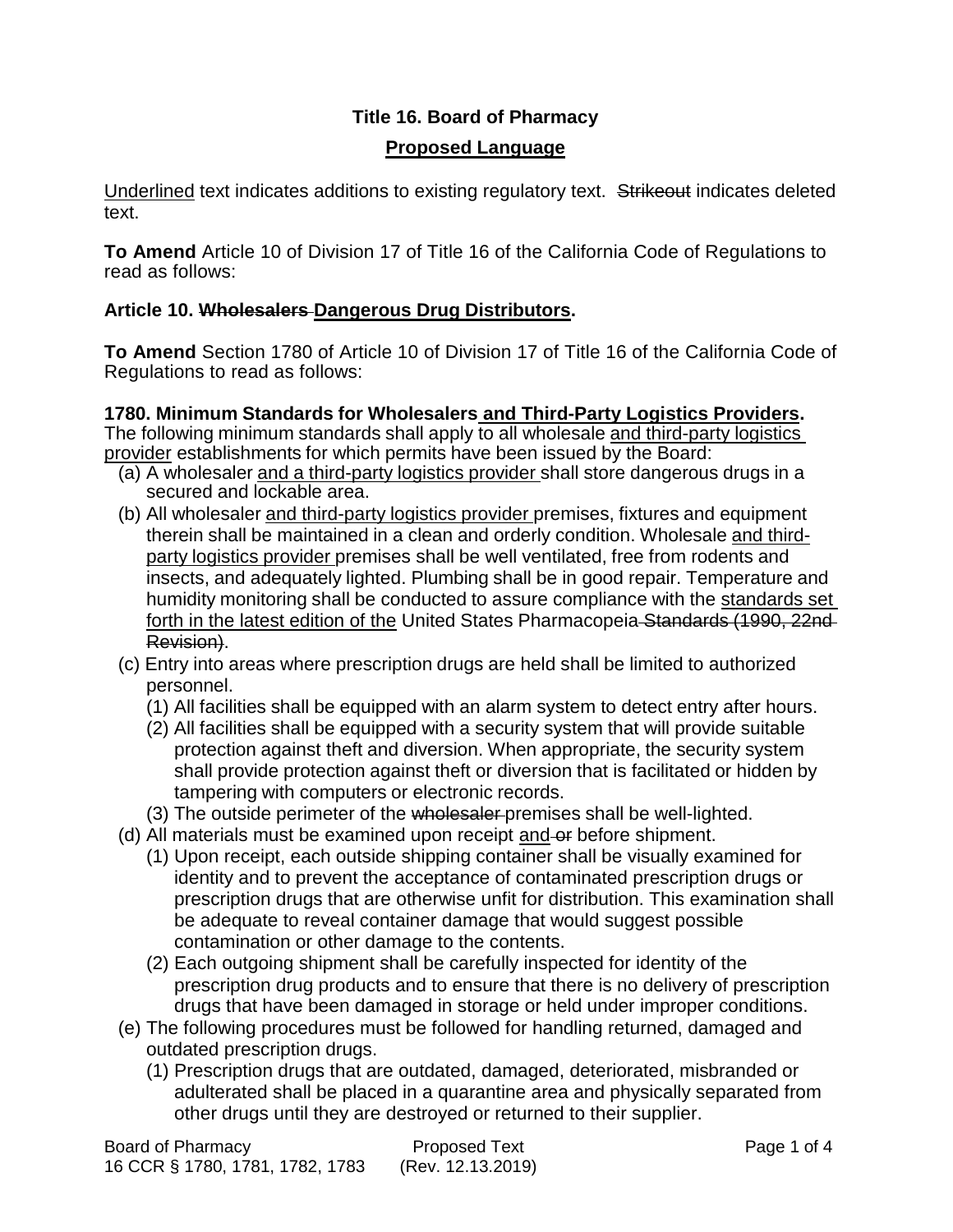- (2) Any prescription drugs whose immediate or sealed outer or sealed secondary containers have been opened or used shall be identified as such, and shall be placed in a quarantine area and physically separated from other prescription drugs until they are either destroyed or returned to the supplier.
- (3) If the conditions under which a prescription drug has been returned cast doubt on the drug's safety, identity, strength, quality or purity, the drug shall be destroyed or returned to the supplier unless testing or other investigation proves that the drug meets the standards set forth in the latest edition of the appropriate United States Pharmacopeia Standards (1990, 22nd Revision).
- (f) Policies and procedures must be written and made available upon request by the board.
	- (1) Each Wwholesaler and third-party logistics provider drug distributors-shall establish, maintain, and adhere to written policies and procedures, which shall be followed for the receipt, security, storage, inventory and distribution of prescription drugs, including policies and procedures for identifying, recording, and reporting losses or thefts, for correcting all errors and inaccuracies in inventories, and for maintaining records to document proper storage.
	- (2) The records required by paragraph (1) shall be in accordance with Title 21, Code of Federal Regulations, Section 205.50(g). These records shall be maintained for three years after disposition of the drugs.
	- (3) Each Wwholesaler and third-party logistics provider drug distributors shall establish and maintain lists of officers, directors, managers and other persons in charge of wholesale drug distribution, storage and handling, including a description of their duties and a summary of their qualifications.
	- (4) Each wholesaler and third-party logistics provider shall provide adequate training and experience to assure compliance with licensing requirements by all personnel.
- (g) The board shall require an applicant for a licensed premise or for renewal of that license to certify under penalty of perjury that it meets the requirements of this section at the time of licensure or renewal.

Note: Authority cited: Section 4005, Business and Professions Code. Reference: Sections 4025, 4043, 4045, 4051, 4053, 4053.1, 4054, 4059, 4120, 4160, 4161, 4161.5 and 4304, and 4342 of the Business and Professions Code; Sections 109985 and 111280 of the Health and Safety Code; Section 321 of Title 21, U.S. Code; and Section 205.50 of Title 21, Code of Federal Regulations.

**To Amend** Section 1781 of Article 10 of Division 17 of Title 16 of the California Code of Regulations to read as follows:

## **1781. Exemption Certificate Pharmacist or Designated Representative on Premises and In Control.**

- (a) A registered pharmacist, or a designated representative certified in accordance with Section 4053 or 4054 of the Business and Professions Code, shall be present and in control of a manufacturer's or wholesaler's licensed premises during the conduct of business.
- (b) A designated representative-3PL, qualified in accordance with Section 4053.1 of the Business and Professions Code, shall be present and in control of a third-party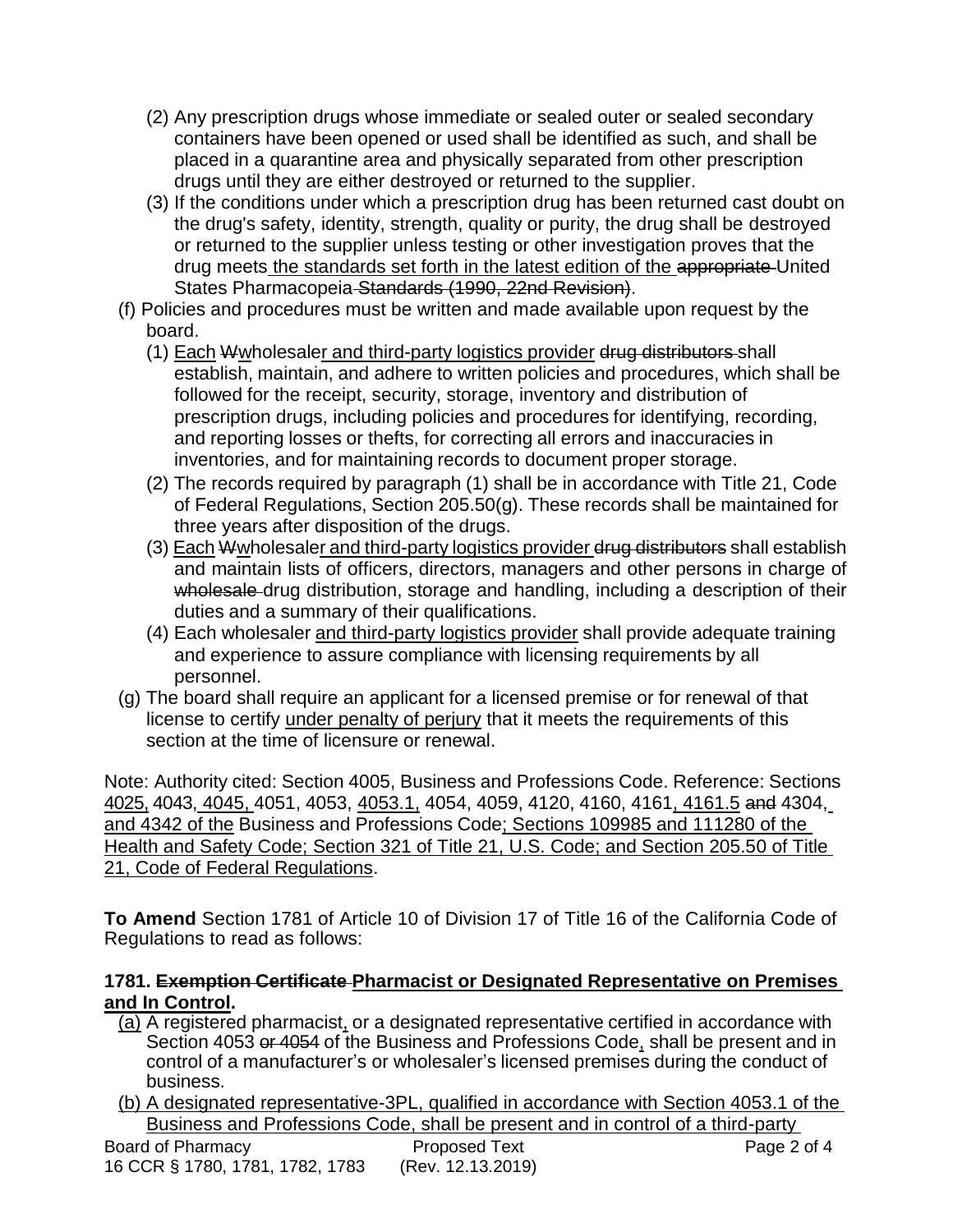#### logistics provider's licensed premises during the conduct of business.

Note: Authority cited: Section 4005, Business and Professions Code. Reference: Sections 4022.5, 4022.7, 4053, 4053.1, 4160, and 4161 4054, Business and Professions Code.

**To Amend** Section 1782 of Article 10 of Division 17 of Title 16 of the California Code of Regulations to read as follows:

## **1782. Reporting Sales of Drugs Subject to Abuse.**

All Each manufacturers, and wholesalers, and third-party logistics provider shall report to the Board or its designee, up to twelve  $(12)$  times a year, all sales of dangerous drugs subject to abuse as designated by the Board for reporting, in excess of amounts to be determined by the Board from time to time. Reports shall be made within thirty (30) days of the request in the form specified by the Board.

Note: Authority cited: Section 4005, Business and Professions Code; and Section 26692, Health and Safety Code. Reference: Sections 4081, 4164, 4165, and 4332, Business and Professions Code; and Section 26692, Health and Safety Code.

**To Amend** Section 1783 of Article 10 of Division 17 of Title 16 of the California Code of Regulations to read as follows:

#### **1783. Manufacturer, or Wholesaler, or Third-Party Logistics Provider Furnishing Drugs and Devices.**

- (a) A manufacturer,  $\theta$ -wholesaler, or third-party logistics provider shall furnish dangerous drugs or devices only to an authorized person; prior to furnishing dangerous drugs and devices to a person not known to the furnisher, the manufacturer, or wholesaler, or third-party logistics provider shall contact the board or, if the person is licensed or registered by another government entity, that entity, to confirm the recipient is an authorized person.
- (b) "Authorized person" means a person to whom the board has issued a permit which enables the permit holder to purchase dangerous drugs or devices for use within the scope of its permit. "Authorized person" also means any person in this state or in another jurisdiction within the United States to the extent such furnishing is authorized by the law of this state, any applicable federal law, and the law of the jurisdiction in which that person is located. The manufacturer, or wholesaler, or thirdparty logistics provider furnishing to such person shall, prior to furnishing the dangerous drugs and devices, establish the intended recipient is legally authorized to receive the dangerous drugs or devices.
- (c) Dangerous drugs or devices furnished by a manufacturer*,* or wholesaler, or thirdparty logistics provider shall be delivered only to the premises listed on the permit; provided that a manufacturer, or wholesaler, or third-party logistics provider may furnish drugs to an authorized person or an agent of that person at the premises of the manufacturer, or wholesaler, or third-party logistics provider if (1) the identity and authorization of the recipient is properly established and (2) this method of receipt is employed only to meet the immediate needs of a particular patient of the authorized